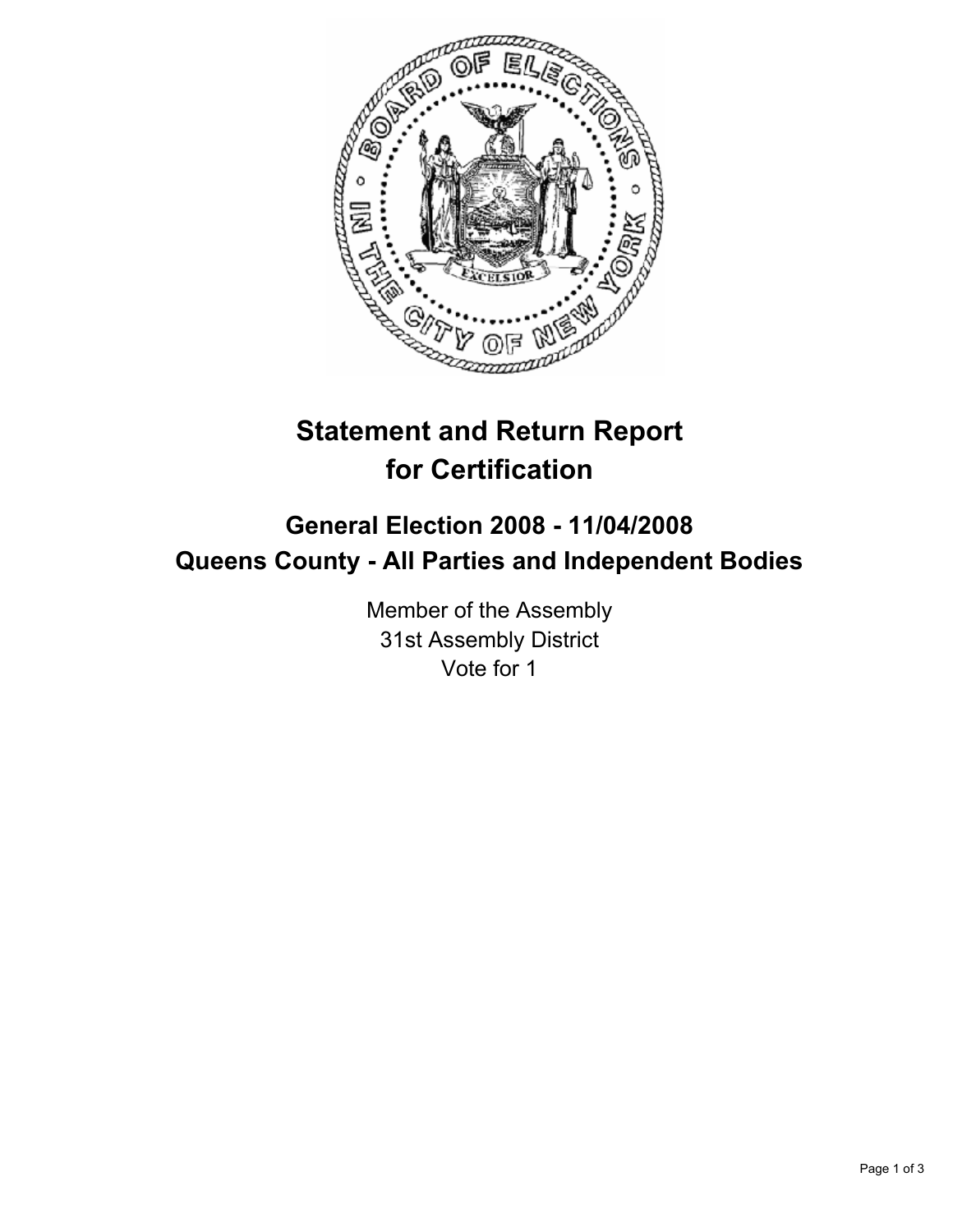

## **Assembly District 31**

| <b>PUBLIC COUNTER</b>              | 35,456 |
|------------------------------------|--------|
| <b>EMERGENCY</b>                   | 231    |
| ABSENTEE/MILITARY                  | 907    |
| AFFIDAVIT                          | 1,741  |
| <b>Total Ballots</b>               | 38,440 |
| MICHELE R TITUS (DEMOCRATIC)       | 25,451 |
| MICHELE R TITUS (WORKING FAMILIES) | 596    |
| ANTHONY J BOWTROS (WRITE-IN)       |        |
| <b>BUDDHA ALLAH (WRITE-IN)</b>     |        |
| JACQUES VAN DAM (WRITE-IN)         |        |
| JOSEPH MANTAONE (WRITE-IN)         |        |
| UNCLE HARRY (WRITE-IN)             |        |
| <b>Total Votes</b>                 | 26,052 |
| Unrecorded                         | 12,388 |